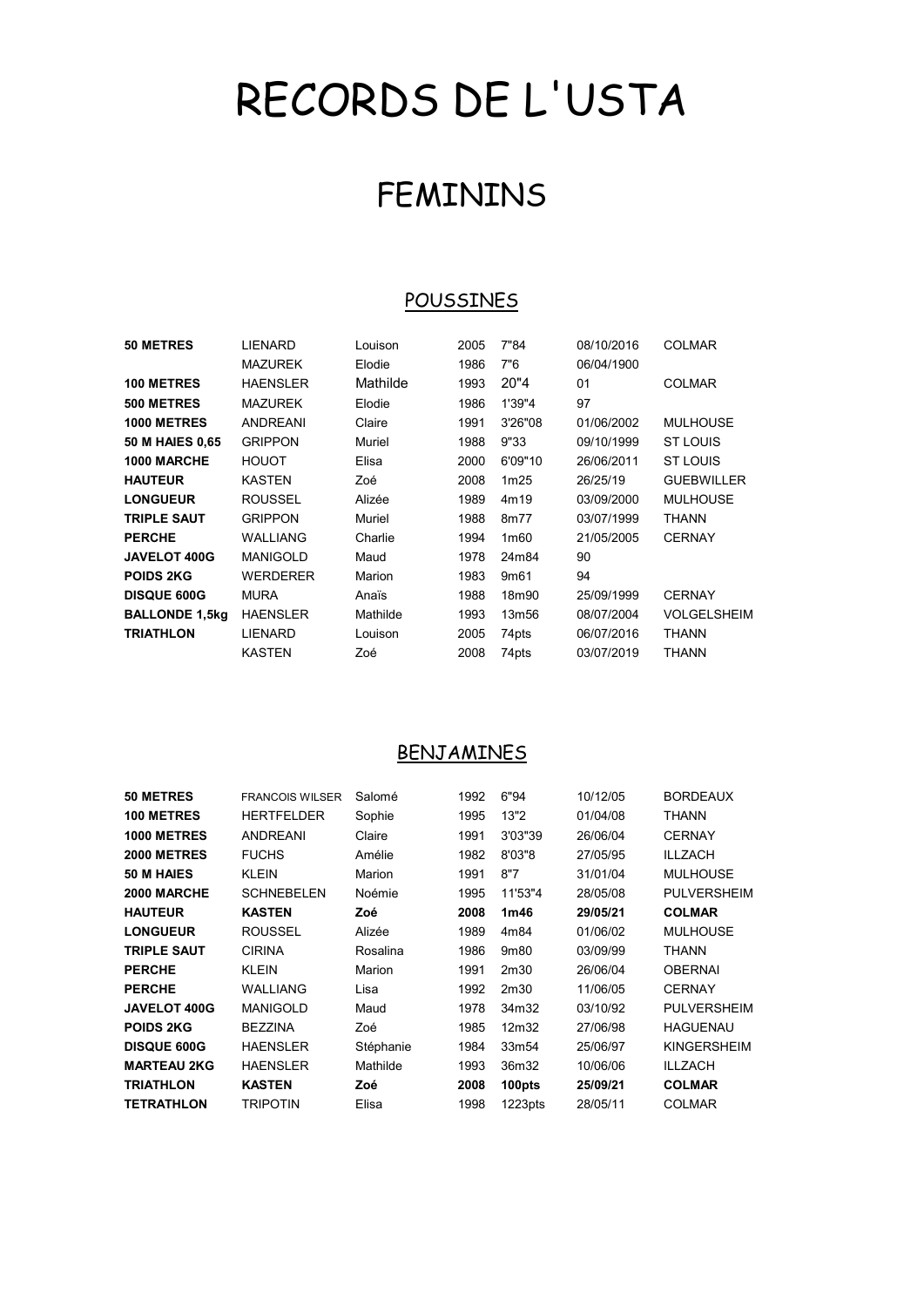#### MINIMES

| 50 METRES           | <b>MEYER</b>      | Jeanne    | 1995 | 6"80             | 05/06/2010 | <b>ST LOUIS</b>         |
|---------------------|-------------------|-----------|------|------------------|------------|-------------------------|
| <b>80 METRES</b>    | <b>DUMEL</b>      | Magali    | 1975 | 10"6             | 1990       | <b>COLMAR</b>           |
| <b>100 METRES</b>   | <b>MEYER</b>      | Jeanne    | 1995 | 12"48            | 29/05/2010 | <b>COLMAR</b>           |
| <b>120 METRES</b>   | <b>HALDJAM</b>    | Emma      | 2007 | 17"88            | 25/09/2021 | <b>COLMAR</b>           |
| 1000 METRES         | <b>ANDREANI</b>   | Claire    | 1991 | 2'58"5           | 17/06/2006 | <b>CERNAY</b>           |
| <b>2000 METRES</b>  | <b>ANDREANI</b>   | Claire    | 1991 | 6'57"23          | 04/06/2006 | <b>COLMAR</b>           |
| <b>30 MINUTES</b>   | <b>RISCH</b>      | Anne      | 1982 | 6335m            | 28/03/1997 | <b>ILLZACH</b>          |
| 50 M HAIES          | <b>MEYER</b>      | Jeanne    | 1995 | 7"84             | 09/10/2010 | <b>DREUX</b>            |
| <b>80 M HAIES</b>   | <b>MEYER</b>      | Jeanne    | 1995 | 12"16            | 27/06/2010 | <b>DIJON</b>            |
| 100 M HAIES         | <b>WEISS</b>      | Amélie    | 1988 | 17"42            | 28/09/2003 | <b>CHALON SUR SAONE</b> |
| 200 M HAIES         | <b>MEYER</b>      | Jeanne    | 1995 | 30"45            | 15/05/2010 | <b>COLMAR</b>           |
| 2000 MARCHE         | <b>SCHNEBELEN</b> | Noémie    | 1995 | 10'28"90         | 24/10/2010 | <b>MULHOUSE</b>         |
| 3000 MARCHE         | <b>SCHNEBELEN</b> | Noémie    | 1995 | 16'38"95         | 20/03/2010 | <b>PULVERSHEIM</b>      |
| <b>HAUTEUR</b>      | <b>KNOLL</b>      | Fékicie   | 1997 | 1 <sub>m58</sub> | 03/07/2012 | THANN                   |
| <b>LONGUEUR</b>     | <b>DEPOIRE</b>    | Mathilde  | 1996 | 5m29             | 04/06/2011 | <b>ST LOUIS</b>         |
| <b>TRIPLE SAUT</b>  | <b>SALARDI</b>    | Juliane   | 1989 | 10m43            | 27/06/2004 | <b>CERNAY</b>           |
| <b>PERCHE</b>       | <b>KLEIN</b>      | Marion    | 1991 | 2m70             | 04/06/2006 | <b>COLMAR</b>           |
| <b>JAVELOT 500G</b> | <b>MANIGOLD</b>   | Maud      | 1978 | 41m94            | 05/06/1994 | <b>MULHOUSE</b>         |
| <b>POIDS 3KG</b>    | LE CANNELIER      | Catherine | 1957 | 11m43            | 01/10/1973 | <b>THANN</b>            |
| <b>DISQUE 800G</b>  | <b>HAENSLER</b>   | Stéphanie | 1984 | 32m55            | 24/10/1999 | <b>BEAUCOURT</b>        |
| <b>MARTEAU 3KG</b>  | <b>HAENSLER</b>   | Mathilde  | 1993 | 38m84            | 13/03/2008 | <b>VOLGELSHEIM</b>      |
| <b>TRIATHLON</b>    | <b>MEYER</b>      | Jeanne    | 1995 | 94pts            | 29/05/2010 | <b>COLMAR</b>           |
| <b>HEPTATHLON</b>   | <b>MEYER</b>      | Jeanne    | 1995 | 3908pts          | 29/05/2010 | <b>COLMAR</b>           |
|                     |                   |           |      |                  |            |                         |

## **CADETTES**

| <b>50 METRES</b>   | <b>MEYER</b>        | Jeanne    | 1995 | 6"80m            | 05/06/2010 | <b>ST LOUIS</b>         |
|--------------------|---------------------|-----------|------|------------------|------------|-------------------------|
| <b>100 METRES</b>  | <b>MEYER</b>        | Jeanne    | 1995 | 12"35            | 22/05/2012 | <b>DIJON</b>            |
| 200 METRES         | <b>DEPOIRE</b>      | Mathilde  | 1996 | 25"07            | 22/05/2012 | <b>DIJON</b>            |
| <b>300 METRES</b>  | <b>KLEIN</b>        | Marion    | 1991 | 41"44            | 28/06/2008 | <b>TOMBLAINES</b>       |
| <b>400 METRES</b>  | <b>DEPOIRE</b>      | Mathilde  | 1996 | 58"07            | 19/07/2013 | <b>DIJON</b>            |
| 800 METRES         | <b>ANDREANI</b>     | Claire    | 1991 | 2'11"30          | 04/05/2008 | <b>REMIREMONT</b>       |
| 1000 METRES        | <b>ANDREANI</b>     | Claire    | 1991 | 2'53"5           | 12/04/2008 | <b>HERICOURT</b>        |
| <b>1500 METRES</b> | <b>ANDREANI</b>     | Claire    | 1991 | 4'26"73          | 24/06/2008 | <b>CRETEIL</b>          |
| <b>3000 METRES</b> | <b>RISCH</b>        | Anne      | 1982 | 10'20"67         | 28/07/1999 | LANGENTHAL              |
| 30 Minutes         | <b>RISCH</b>        | Anne      | 1982 | 7627m            | 19/04/1998 | <b>ANGERS</b>           |
| 50m H 0,76         | <b>MEYER</b>        | Jeanne    | 1995 | 7"84m            | 14/03/2010 | <b>VITTEL</b>           |
| 100m H (0,76)      | <b>MEYER</b>        | Jeanne    | 1995 | 14"58            | 02/07/2011 | <b>DIJON</b>            |
| 100m H (0,84)      | <b>KLEIN</b>        | Marion    | 1991 | 15"43            | 20/05/2007 | <b>CHALON SUR SAONE</b> |
| 320m HAIES         | <b>KLEIN</b>        | Marion    | 1991 | 49"93            | 15/06/2008 | <b>OBERNAI</b>          |
| 400m HAIES         | <b>DEPOIRE</b>      | Mathilde  | 1996 | 65"72            | 19/05/2013 | <b>MULHOUSE</b>         |
| 2000 MARCHE        | <b>SCHNEBELEN</b>   | Noémie    | 1995 | 10'28"90m        | 24/10/2010 | <b>MULHOUSE</b>         |
| 3000 MARCHE        | <b>SCHNEBELEN</b>   | Noémie    | 1995 | 16'01"44         | 06/05/2012 | <b>DIJON</b>            |
| 5000 MARCHE        | <b>SCHNEBELEN</b>   | Noémie    | 1995 | 27'39"3          | 06/04/2012 | <b>COLMAR</b>           |
| <b>HAUTEUR</b>     | <b>XAE</b>          | Lucille   | 2018 | 1 <sub>m66</sub> | 04/07/2018 | <b>THANN</b>            |
| <b>LONGUEUR</b>    | <b>DEPOIRE</b>      | Mathilde  | 1996 | 5m29m            | 04/06/2011 | <b>ST LOUIS</b>         |
| <b>TRIPLE SAUT</b> | <b>KLEIN</b>        | Marion    | 1991 | 10m95            | 03/09/2007 | <b>HAGUENAU</b>         |
| <b>PERCHE</b>      | <b>HUG</b>          | Aurélie   | 1984 | 3m00             | 06/07/2001 | <b>ILLZACH</b>          |
| JAVELOT 500G       | <b>SCHWALM</b>      | Charlotte | 2020 | 37m26            | 05/09/2020 | <b>VENISSIEUX</b>       |
| JAVELOT 600G       | <b>MANIGOLD</b>     | Maud      | 1978 | 42m18            | 13/07/1996 | <b>VENISSIEUX</b>       |
| <b>POIDS 3KG</b>   | LE CANNELIER        | Catherine | 1957 | 12m38            | 06/07/1973 | <b>THANN</b>            |
| <b>POIDS 4KG</b>   | <b>LE CANNELIER</b> | Catherine | 1957 | 10m97            | 25/05/1973 | <b>THANN</b>            |
| <b>DISQUE 800G</b> | <b>HAENSLER</b>     | Stéphanie | 1984 | 34m16            | 04/07/2001 | <b>CHATENOIS</b>        |
| <b>DISQUE 1KG</b>  | LE CANNELIER        | Catherine | 1957 | 34m60            | 08/05/1974 | <b>PULVERSHEIM</b>      |
| <b>MARTEAU 3KG</b> | <b>HAENSLER</b>     | Stéphanie | 1984 | 43m37            | 27/05/2001 | <b>COLMAR</b>           |
| <b>MARTEAU 4KG</b> | <b>HAENSLER</b>     | Stéphanie | 1984 | 35m94            | 14/10/2001 | AIX LES BAINS           |
| <b>HEPTATHLON</b>  | <b>KLEIN</b>        | Marion    | 1991 | 3936pts          | 02/06/2007 | LINGOLSHEIM             |
| PENTATHLON         | <b>KLEIN</b>        | Marion    | 1991 | 2911pts          | 15/12/2007 | <b>AUBIERES</b>         |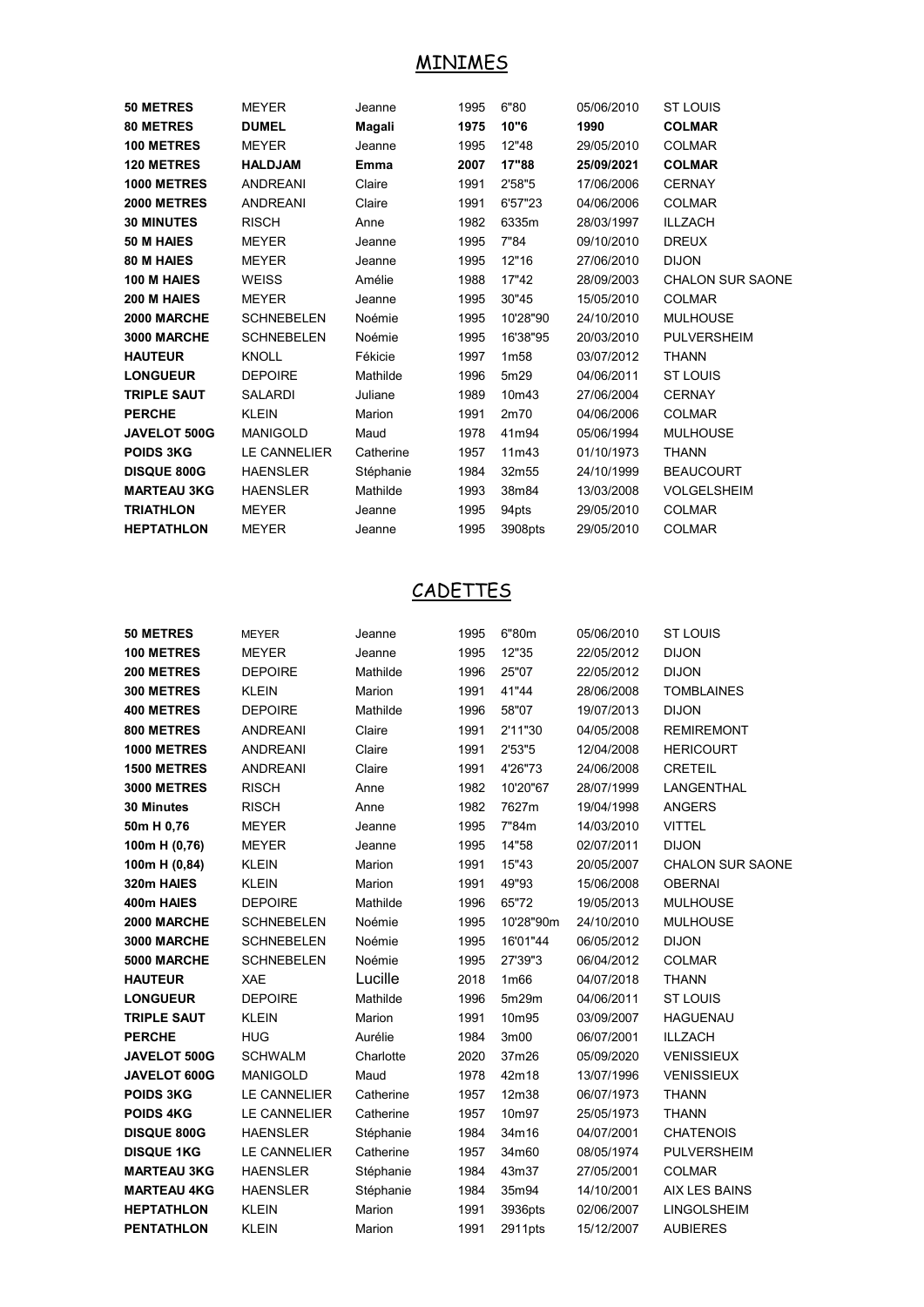# JUNIORS

| <b>50 METRES</b>   | <b>MEYER</b>        | Jeanne    | 1995 | 6"80m            | 05/06/2010 | <b>ST LOUIS</b>   |
|--------------------|---------------------|-----------|------|------------------|------------|-------------------|
| <b>100 METRES</b>  | <b>MEYER</b>        | Jeanne    | 1995 | 12"35c           | 22/05/2012 | <b>DIJON</b>      |
| 200 METRES         | <b>DEPOIRE</b>      | Mathilde  | 1996 | 25"07c           | 22/05/2012 | <b>DIJON</b>      |
| <b>400 METRES</b>  | <b>DEPOIRE</b>      | Mathilde  | 1996 | 58"07c           | 19/07/2013 | <b>DIJON</b>      |
| 800 METRES         | <b>ANDREANI</b>     | Claire    | 1991 | 2'11"30c         | 04/05/2008 | <b>REMIREMONT</b> |
| 1000 METRES        | <b>ANDREANI</b>     | Claire    | 1991 | 2'53"5c          | 12/04/2008 | <b>HERICOURT</b>  |
| <b>1500 METRES</b> | <b>ANDREANI</b>     | Claire    | 1991 | 4'25"31          | 11/07/2009 | <b>EVRY</b>       |
| <b>3000 METRES</b> | <b>RISCH</b>        | Anne      | 1982 | 10'20"67c        | 28/07/1999 | LANGENTHAL        |
| 100 M HAIES        | <b>MEYER</b>        | Jeanne    | 1995 | 14"57            | 19/07/2013 | <b>DIJON</b>      |
| 400 M HAIES        | <b>KLEIN</b>        | Marion    | 1991 | 65"20            | 19/06/2010 | <b>BONNEVILLE</b> |
| 3000 MARCHE        | <b>SCHNEBELEN</b>   | Noémie    | 1996 | 16'01"44c        | 06/05/2012 | <b>DIJON</b>      |
| 5000 MARCHE        | <b>SCHNEBELEN</b>   | Noémie    | 1996 | 27'39"3c         | 06/04/2012 | <b>COLMAR</b>     |
| <b>HAUTEUR</b>     | <b>XAE</b>          | Lucille   | 2019 | 1m72             | 26/06/2019 | <b>STRASBOURG</b> |
| <b>LONGUEUR</b>    | <b>ACKERMANN</b>    | Françoise | 1964 | 5m <sub>54</sub> | 82         |                   |
| <b>TRIPLE SAUT</b> | <b>KLEIN</b>        | Marion    | 1991 | 10m95c           | 03/09/2007 | <b>HAGUENAU</b>   |
| <b>PERCHE</b>      | <b>HUG</b>          | Aurélie   | 1984 | 3m30             | 11/05/2002 | <b>PARIS</b>      |
| <b>POIDS 4KG</b>   | <b>LE CANNELIER</b> | Catherine | 1957 | 10m97c           | 25/05/1973 | <b>THANN</b>      |
| <b>DISQUE 1KG</b>  | <b>HAENSLER</b>     | Stéphanie | 1984 | 33m25            | 02/07/2003 | <b>CHATENOIS</b>  |
| JAVELOT 600G       | <b>HUMBRECHT</b>    | Cathy     | 1968 | 43m90            | 28/06/1987 | <b>BESANCON</b>   |
| <b>MARTEAU 4KG</b> | <b>HAENSLER</b>     | Stéphanie | 1984 | 42m67            | 18/10/2003 | <b>BELFORT</b>    |
| <b>HEPTATHLON</b>  | <b>ACKERMANN</b>    | Françoise | 1964 | 3714i            | 82         |                   |
|                    |                     |           |      |                  |            |                   |

# **ESPOIRS**

| <b>MEYER</b>        | Jeanne    | 1995 | 6"80m     | 05/06/2010 | <b>ST LOUIS</b>    |
|---------------------|-----------|------|-----------|------------|--------------------|
| <b>KLEIN</b>        | Marion    | 1991 | 12"23     | 16/06/2013 | <b>MULHOUSE</b>    |
| <b>DEPOIRE</b>      | Mathilde  | 1996 | 25"07c    | 22/05/2012 | <b>DIJON</b>       |
| <b>DEPOIRE</b>      | Mathilde  | 1996 | 58"07c    | 19/07/2013 | <b>DIJON</b>       |
| <b>ANDREANI</b>     | Claire    | 1991 | 2'11"30c  | 04/05/2008 | <b>REMIREMONT</b>  |
| <b>ANDREANI</b>     | Claire    | 1991 | 2'53"5c   | 12/04/2008 | <b>HERICOURT</b>   |
| <b>ANDREANI</b>     | Claire    | 1991 | 4'25"31i  | 11/07/2009 | <b>EVRY</b>        |
| <b>RISCH</b>        | Anne      | 1982 | 10'20"67c | 28/07/1999 | LANGENTHAL         |
| <b>HERTER</b>       | Marie     | 1979 | 13651m    | 28/03/1997 | <b>ILLZACH</b>     |
| <b>MEYER</b>        | Jeanne    | 1995 | 14"57i    | 19/07/2013 | <b>DIJON</b>       |
| <b>KLEIN</b>        | Marion    | 1991 | 65"20j    | 19/06/2010 | <b>BONNEVILLE</b>  |
| <b>SCHNEBELEN</b>   | Noémie    | 1995 | 16'01"44c | 06/05/2012 | <b>DIJON</b>       |
| <b>SCHNEBELEN</b>   | Noémie    | 1995 | 27'39"3c  | 06/04/2012 | <b>COLMAR</b>      |
| <b>XAE</b>          | Lucille   | 2019 | 1m72j     | 26/06/2019 | <b>STRASBOURG</b>  |
| <b>MONA</b>         | Cathy     | 1980 | 3m50      | 09/06/2002 | <b>MULHOUSE</b>    |
| <b>ACKERMANN</b>    | Françoise | 1964 | 5m54i     | 82J        |                    |
| <b>KLEIN</b>        | Marion    | 1991 | 10m95c    | 03/09/2007 | <b>HAGUENAU</b>    |
| <b>LE CANNELIER</b> | Catherine | 1957 | 10m97c    | 25/05/1973 | <b>THANN</b>       |
| <b>HAENSLER</b>     | Stéphanie | 1984 | 35m89     | 08/04/2006 | <b>COLMAR</b>      |
| <b>HUMBRECHT</b>    | Cathy     | 1968 | 43m90j    | 28/06/1987 | <b>BESANCON</b>    |
| <b>HAENSLER</b>     | Stéphanie | 1984 | 42m98     | 03/06/2004 | <b>VOGELSHEIM</b>  |
| <b>KLEIN</b>        | Marion    | 1991 | 4410pts   | 02/06/2012 | <b>LINGOLSHEIM</b> |
|                     |           |      |           |            |                    |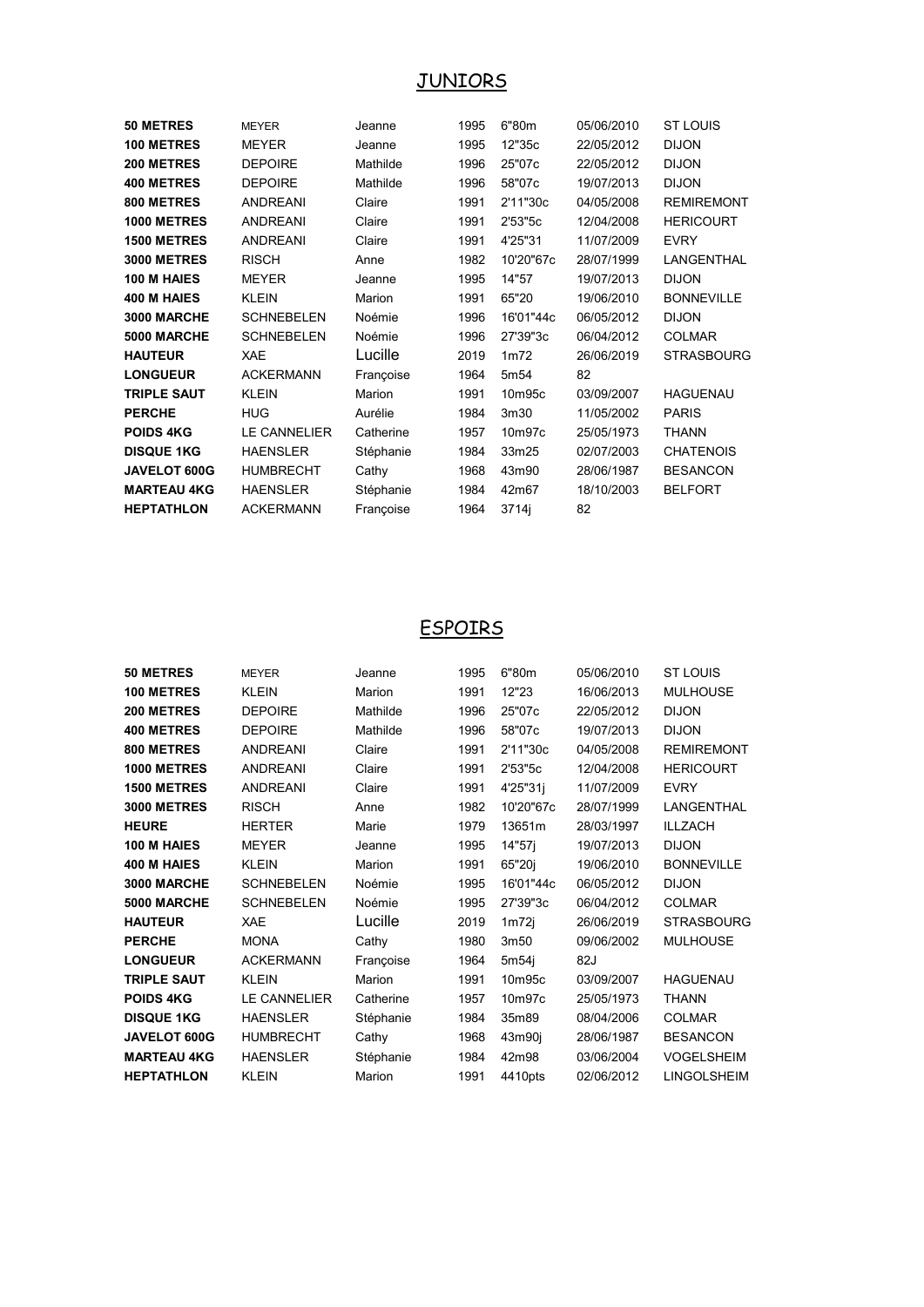### SENIORS

| <b>50 METRES</b>   | <b>MEYER</b>      | Jeanne         | 1995 | 6"80m              | 05/06/2010 | <b>ST LOUIS</b>         |
|--------------------|-------------------|----------------|------|--------------------|------------|-------------------------|
| <b>100 METRES</b>  | <b>KLEIN</b>      | Marion         | 1991 | 12"23e             | 16/06/2013 | <b>MULHOUSE</b>         |
| 200 METRES         | <b>DEPOIRE</b>    | Mathilde       | 1996 | 25"07c             | 22/05/2012 | <b>DIJON</b>            |
| <b>400 METRES</b>  | <b>DEPOIRE</b>    | Mathilde       | 1996 | 58"07c             | 19/07/2013 | <b>DIJON</b>            |
| 800 METRES         | <b>ANDREANI</b>   | Claire         | 1991 | 2'11"30c           | 04/05/2008 | <b>REMIREMONT</b>       |
| 1000 METRES        | <b>ANDREANI</b>   | Claire         | 1991 | 2'53"5c            | 12/04/2008 | <b>HERICOURT</b>        |
| <b>1500 METRES</b> | <b>ANDREANI</b>   | Claire         | 1991 | 4'25"31j           | 11/07/2009 | <b>EVRY</b>             |
| <b>2000 METRES</b> | <b>ANDREANI</b>   | Claire         | 1991 | 6'57"23m           | 04/06/2006 | <b>COLMAR</b>           |
| <b>3000 METRES</b> | <b>BRIOT</b>      | Charlotte      | 1994 | 10'03"25           | 02/07/2021 | <b>THANN</b>            |
| <b>5000 METRES</b> | <b>DANTZER</b>    | <b>Adeline</b> | 1992 | 17'46"25           | 23/06/2021 | <b>PULVERSHEIM</b>      |
| <b>HEURE</b>       | <b>HERTER</b>     | Marie          | 1979 | 13651m             | 28/03/1997 | <b>ILLZACH</b>          |
| 100 M HAIES        | <b>MEYER</b>      | Jeanne         | 1995 | 14"57i             | 19/07/2013 | <b>DIJON</b>            |
| 400 M HAIES        | <b>KLEIN</b>      | <b>Marion</b>  | 1991 | 65"20i             | 19/06/2010 | <b>BONNEVILLE</b>       |
| 3000 STEEPLE       | <b>TRIPOTIN</b>   | <b>Elisa</b>   | 1998 | 11'05"25           | 19/06/2021 | <b>DECINES CHARPIE</b>  |
| 3000 MARCHE        | <b>FUCHS</b>      | Amélie         | 1982 | 15'50"00           | 16/01/2005 | <b>VITTEL</b>           |
| 5000 MARCHE        | <b>SCHNEBELEN</b> | Noémie         | 1995 | 27'39"3c           | 06/04/2012 | <b>COLMAR</b>           |
| <b>HAUTEUR</b>     | XAE               | Lucille        | 2019 | 1 <sub>m</sub> 72i | 26/06/2019 | <b>STRASBOURG</b>       |
| <b>LONGUEUR</b>    | <b>FUCHS</b>      | Isabelle       | 1958 | 5m <sub>56</sub>   | 88         |                         |
| <b>TRIPLE SAUT</b> | <b>KLEIN</b>      | Marion         | 1991 | 10m95c             | 03/09/2007 | <b>HAGUENAU</b>         |
| <b>PERCHE</b>      | <b>MONA</b>       | Cathy          | 1980 | 3m70               | 01/07/2007 | <b>CHALON SUR SAONE</b> |
| JAVELOT 600G       | <b>HUMBRECHT</b>  | Cathy          | 1968 | 43m90j             | 28/06/1987 | <b>BESANCON</b>         |
| <b>POIDS 4KG</b>   | <b>HAENSLER</b>   | Annie          | 1963 | 11m11              | 03/10/1987 | <b>GIROMAGNY</b>        |
| <b>DISQUE 1KG</b>  | <b>HAENSLER</b>   | Annie          | 1963 | 38m50              | 26/06/2007 | <b>THANN</b>            |
| <b>MARTEAU 4KG</b> | <b>HAENSLER</b>   | Stéphanie      | 1984 | 43m03              | 20/05/2007 | <b>CHALON SUR SAONE</b> |
| <b>HEPTATHLON</b>  | <b>KLEIN</b>      | Marion         | 1991 | 4410pts e          | 02/06/2012 | <b>LINGOLSHEIM</b>      |

### VETERANES

| 800 METRES          | <b>SIG</b>       | Valerie  | 1966 | 2'44"6   | 01/04/2008 | <b>THANN</b>       |
|---------------------|------------------|----------|------|----------|------------|--------------------|
| <b>1500 METRES</b>  | <b>RACORDON</b>  | Gaelle   | 1985 | 5'05"4   | 19/05/2021 | <b>PULVERSHEIM</b> |
| 3000 METRES         | <b>RACORDON</b>  | Gaelle   | 1985 | 11'00"35 | 02/07/2021 | <b>THANN</b>       |
| 5000 METRES         | <b>RACORDON</b>  | Gaelle   | 1985 | 19'14"46 | 12/06/2021 | <b>PULVERSHEIM</b> |
| <b>LONGUEUR</b>     | <b>FUCHS</b>     | Isabelle | 1958 | 4m29     | 99         |                    |
| <b>DISQUE 1KG</b>   | <b>HAFNSI FR</b> | Annie    | 1963 | 35m22    | 07/09/2001 | <b>THANN</b>       |
| <b>MARTEAU 4KG</b>  | <b>HAFNSI FR</b> | Annie    | 1963 | 32m28    | 13/02/2005 | <b>CERNAY</b>      |
| <b>POIDS 4KG</b>    | <b>HAENSLER</b>  | Annie    | 1963 | 9m03     | 01/05/2001 | COI MAR            |
| <b>JAVELOT 600G</b> | <b>DIFMFR</b>    | Cathy    | 1968 | 33m71    | 23/05/2010 | <b>COULAINES</b>   |
| 20kms               | <b>HAENIG</b>    | Claudine | 1970 | 1H23'36  | 14/03/2010 | <b>HUNINGUE</b>    |
|                     |                  |          |      |          |            |                    |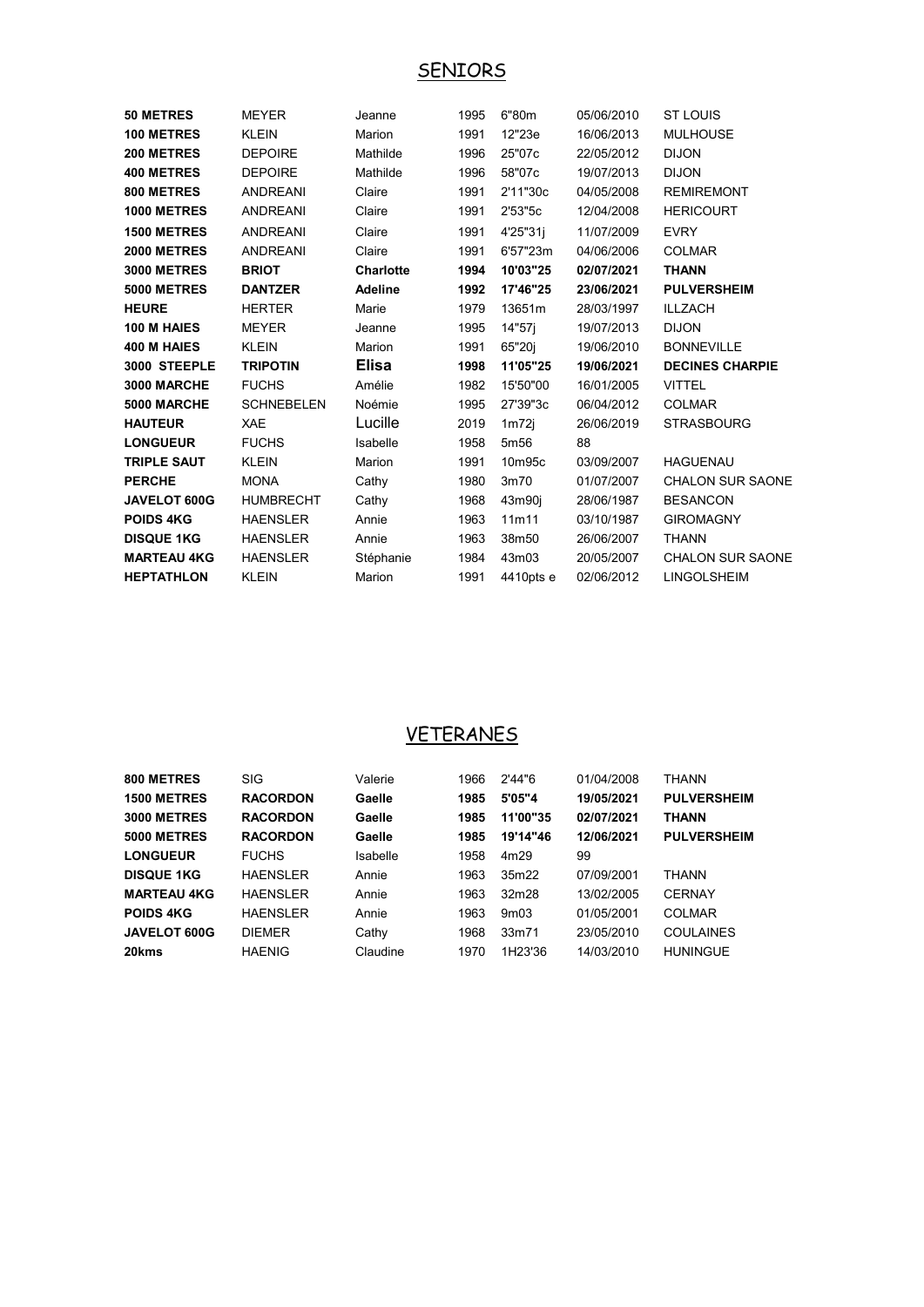# MASCULINS

### **POUSSINS**

| 50 METRES             | <b>ROUSSEL</b>     | Félix           | 1991 | 7"24             | 28/09/2002 | <b>MULHOUSE</b>    |
|-----------------------|--------------------|-----------------|------|------------------|------------|--------------------|
| <b>100 METRES</b>     | <b>ROUSSEL</b>     | Félix           | 1991 | 13"6             | 07/07/2002 | <b>THANN</b>       |
| 1000 METRES           | <b>BOLOT</b>       | Mathieu         | 1995 | 3'19"0           | 20/05/2006 | <b>CERNAY</b>      |
| 50 M HAIES            | <b>CIRINA</b>      | Juliano         | 1988 | 9"89             | 24/04/1999 | <b>ST LOUIS</b>    |
| 1000 MARCHE           | MERLI              | Mathieu         | 1987 | 6'31"5           | 13/04/1997 | <b>COLMAR</b>      |
| <b>LONGUEUR</b>       | <b>ROUSSEL</b>     | Félix           | 1991 | 4m45             | 28/09/2002 | <b>MULHOUSE</b>    |
| <b>HAUTEUR</b>        | <b>BOURQUARDEZ</b> | Jérémie         | 1984 | 1 <sub>m30</sub> | 95         |                    |
|                       | MERLI              | Emmanuel        | 1984 | 1 <sub>m30</sub> | 95         |                    |
| <b>PERCHE</b>         | <b>BELLICINI</b>   | Arnaud          | 1978 | 2m15             | 89         |                    |
| <b>TRIPLE SAUT</b>    | <b>DEL TATTO</b>   | Benjamin        | 1988 | 9m30             | 03/09/1999 | THANN              |
| <b>JAVELOT 500G</b>   | <b>ARNOULD</b>     | Yoann           | 1989 | 26m08            | 30/09/2000 | <b>MULHOUSE</b>    |
| <b>POIDS 2KG</b>      | <b>ARNOULD</b>     | Yoann           | 1989 | 9m44             | 08/09/2000 | THANN              |
| <b>DISQUE 600G</b>    | <b>PINA</b>        | J.François      | 1989 | 22m13            | 30/09/2000 | <b>MULHOUSE</b>    |
| <b>MARTEAU 2KG</b>    | <b>HAENSLER</b>    | Alexandre       | 1991 | 20m99            | 37065      | <b>BISCHWILLER</b> |
| <b>BALLONDE 1,5kg</b> | <b>HAENSLER</b>    | Alexandre       | 1991 | 24m30            | 28/09/2002 | <b>MULHOUSE</b>    |
| <b>TRIATHLON</b>      | <b>DUTHILLEUL</b>  | <b>Baptiste</b> | 2006 | 84pts            | 07/07/2017 | THANN              |

#### BENJAMINS

| 50 METRES           | <b>DIEMER</b>     | Damien    | 2001 | 6"63               | 12/04/2014 | <b>CERNAY</b>     |
|---------------------|-------------------|-----------|------|--------------------|------------|-------------------|
| <b>100 METRES</b>   | <b>ROUSSEL</b>    | Félix     | 1991 | 12"58              | 26/06/2004 | <b>OBERNAI</b>    |
| 1000 METRES         | <b>BELHARBAZI</b> | Otmane    | 1988 | 2'56"33            | 06/10/2001 | ST LOUIS          |
| 2000 METRES         | <b>MAQUIN</b>     | Romain    | 1985 | 6'53"47            | 27/06/1998 | <b>HAGUENAU</b>   |
| 50 M HAIES          | ARNOLD            | Joseph    | 1996 | 8"67               | 14/02/2009 | <b>STRASBOURG</b> |
| 2000 MARCHE         | <b>FICHTER</b>    | Michel    | 1977 | 12'08"0            | 80         |                   |
| 3000 MARCHE         | THROO             | Vincent   | 1984 | 20'40"9            | 13/04/1997 | <b>COLMAR</b>     |
| <b>HAUTEUR</b>      | <b>CRISAFULLI</b> | Lucas     | 1985 | 1 <sub>m58</sub>   | 26/09/1998 | <b>COLMAR</b>     |
| <b>LONGUEUR</b>     | <b>ROUSSEL</b>    | Félix     | 1991 | 5m26               | 15/05/2004 | <b>ILLZACH</b>    |
| <b>PERCHE</b>       | MERLI             | Emmanuel  | 1984 | 3 <sub>m</sub> 00  | 11/10/1997 | <b>ST LOUIS</b>   |
| <b>TRIPLE SAUT</b>  | MERLI             | Mathieu   | 1987 | 10m85              | 16/06/1999 | <b>OBERNAI</b>    |
| <b>POIDS 3KG</b>    | TRIPOTIN          | Igor      | 1969 | 11m09              | 82         |                   |
| <b>JAVELOT 500G</b> | MERLI             | Mathieu   | 1987 | 34m65              | 10/09/1982 | THANN             |
| <b>DISQUE 1KG</b>   | <b>KARCHER</b>    | Yves      | 1959 | 28m44              | 72         |                   |
| <b>MARTEAU 3KG</b>  | <b>HAENSLER</b>   | Alexandre | 1991 | 37m50              | 12/06/2004 | <b>COLMAR</b>     |
| <b>TRIATHLON</b>    | <b>KOCH</b>       | Edgar     | 2008 | 103 <sub>pts</sub> | 25/09/2021 | <b>OBERNAI</b>    |
|                     |                   |           |      |                    |            |                   |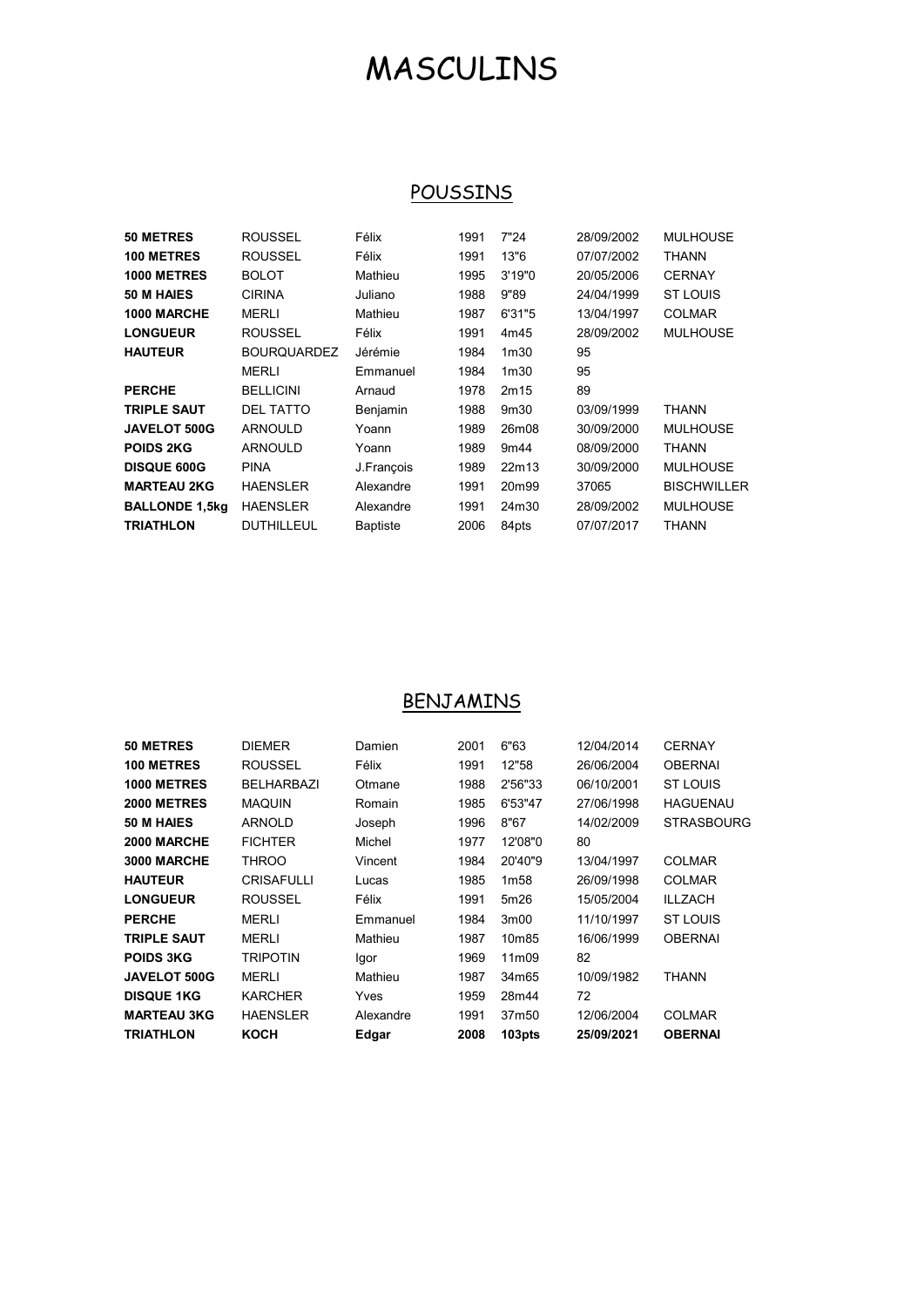#### MINIMES

| 50 METRES            | <b>ROUSSEL</b>    | Félix           | 1991 | 6"13              | 16/12/2006 | <b>PARIS</b>       |
|----------------------|-------------------|-----------------|------|-------------------|------------|--------------------|
| <b>80 METRES</b>     | <b>DUTHILLEUL</b> | <b>Batiste</b>  | 2006 | 9"52              | 02/07/2021 | <b>THANN</b>       |
| <b>100 METRES</b>    | <b>ROUSSEL</b>    | Félix           | 1991 | 11"25             | 28/05/2006 | <b>LINGOLSHEIM</b> |
| 1000 METRES          | <b>BELHARBAZI</b> | Otmane          | 1988 | 2'35"4            | 04/10/2003 | <b>ST LOUIS</b>    |
| <b>2000 METRES</b>   | <b>BEHRA</b>      | Hervé           | 1977 | 6'40"4            | 03/10/1992 | <b>PULVERSHEIM</b> |
| <b>3000 METRES</b>   | <b>ILTIS</b>      | Frédéric        | 1975 | 10'21"6           | 27/05/1989 | <b>MULHOUSE</b>    |
| <b>30 MINUTES</b>    | <b>GASCON</b>     | Romain          | 1983 | 7863m             | 05/04/1998 | <b>STRASBOURG</b>  |
| 50 M HAIES           | <b>MERLI</b>      | Emmanuel        | 1984 | 7"46              | 27/02/1999 | <b>MULHOUSE</b>    |
| 100 M HAIES          | <b>KALTENBACH</b> | <b>Bruno</b>    | 1999 | 13.80             | 25/05/2014 | <b>MULHOUSE</b>    |
| 200 M HAIES          | <b>ROUSSEL</b>    | Félix           | 1991 | 27"2              | 18/06/2005 | <b>LINGOLSHEIM</b> |
| 200 M HAIES          | <b>KALTENBACH</b> | <b>Bruno</b>    | 1999 | 27.70             | 25/05/2014 | <b>MULHOUSE</b>    |
| <b>HAUTEUR</b>       | <b>MERLI</b>      | Emmanuel        | 1984 | 1 <sub>m</sub> 82 | 16/06/1999 | <b>OBERNAI</b>     |
| <b>LONGUEUR</b>      | <b>DUTHILLEUL</b> | <b>Baptiste</b> | 2006 | 6m42              | 14/07/2021 | <b>ST ETIENNE</b>  |
| <b>PERCHE</b>        | <b>MERLI</b>      | Emmanuel        | 1984 | 3m80              | 18/09/1999 | <b>LINGOLSHEIM</b> |
| <b>TRIPLE SAUT</b>   | <b>CRISAFULLI</b> | Jérémy          | 1985 | 12m52             | 13/05/2000 | <b>COLMAR</b>      |
| <b>POIDS 4KG</b>     | <b>BUSSMANN</b>   | Fernand         | 1962 | 13m18             | 76         |                    |
| <b>JAVELOT 600G</b>  | <b>DUTHILLEUL</b> | <b>Batiste</b>  | 2006 | 51m53             | 19/06/2021 | <b>OBERNAI</b>     |
| <b>DISQUE 1KG250</b> | <b>ZUMSTEIN</b>   | Nathan          | 1999 | 35m30             | 26/10/2014 | <b>DREUX</b>       |
| <b>MARTEAU 4KG</b>   | <b>ZUMSTEIN</b>   | Nathan          | 1999 | 52m14             | 28/09/2014 | <b>OBERNAI</b>     |
| <b>MARTEAU 5KG</b>   | <b>ZUMSTEIN</b>   | Nathan          | 1999 | 46m36             | 29/12/2014 | <b>GUEBWILLER</b>  |
| <b>TRIATHLON</b>     | <b>DUTHILLEUL</b> | <b>Batiste</b>  | 2006 | 112pts            | 02/07/2021 | <b>THANN</b>       |
| <b>OCTATHLON</b>     | <b>ROUSSEL</b>    | Félix           | 1991 | 3876pts           | 28/05/2006 | <b>LINGOLSHEIM</b> |
|                      |                   |                 |      |                   |            |                    |

#### **CADETS**

| <b>50 METRES</b>     | <b>ROUSSEL</b>    | Félix          | 1991 | 6"13m     | 16/12/2006 | <b>PARIS</b>           |
|----------------------|-------------------|----------------|------|-----------|------------|------------------------|
| 100 METRES           | <b>HOAREAU</b>    | David          | 1978 | 10"95     | 12/07/1996 | <b>VENISSIEUX</b>      |
| <b>100 METRES</b>    | <b>ROUSSEL</b>    | Félix          | 1991 | 10"90vf+3 | 28/06/2008 | <b>TOMBLAINES</b>      |
| 200 METRES           | <b>ROUSSEL</b>    | Félix          | 1991 | 22"29     | 28/06/2008 | <b>TOMBLAINES</b>      |
| 300 METRES           | <b>ROUSSEL</b>    | Félix          | 1991 | 35"50     | 08/06/2008 | <b>CERNAY</b>          |
| <b>400 METRES</b>    | <b>KALTENBACH</b> | <b>Bruno</b>   | 1999 | 51"25     | 21/06/2015 | <b>MONTBELIARD</b>     |
| 800 METRES           | <b>GASCON</b>     | Romain         | 1983 | 1'56"78   | 07/05/2000 | <b>STRASBOURG</b>      |
| 1000 METRES          | <b>BELHARBAZI</b> | Otmane         | 1988 | 2'35"4m   | 04/10/2003 | <b>ST LOUIS</b>        |
| 2000 METRES          | <b>REBISCHUNG</b> | Nelson         | 1995 | 6'54"75   | 03/04/2011 | <b>ILLZACH</b>         |
| <b>1500 METRES</b>   | <b>GASCON</b>     | Romain         | 1983 | 3'58"72   | 03/06/2000 | <b>MULHOUSE</b>        |
| <b>3000 METRES</b>   | <b>GASCON</b>     | Romain         | 1983 | 9'18"46   | 19/09/1999 | <b>COLMAR</b>          |
| <b>45 MINUTES</b>    | <b>ROHMER</b>     | David          | 1974 | 12045     | 88         |                        |
| <b>1500 STEEPLE</b>  | <b>SCHIRO</b>     | Louis          | 1959 | 4'31"0    | 29/06/1974 | <b>COLOMBES</b>        |
| 2000 STEEPLE         | <b>MAEDER</b>     | Lilian         | 2019 | 6'55"79   | 09/06/2019 | <b>MULHOUSE</b>        |
| 110 M HAIES          | <b>BRUNNER</b>    | <b>Nicolas</b> | 1984 | 15"16     | 24/06/2001 | <b>OBERNAI</b>         |
| 320 M HAIES          | <b>ROUSSEL</b>    | Félix          | 1991 | 45"07     | 29/04/2007 | <b>OBERNAI</b>         |
| 400 M HAIES 0,84     | KALTENBACH        | <b>Bruno</b>   | 1999 | 55"90     | 18/07/2015 | <b>ALBI</b>            |
| 400 M HAIES 0.91     | KALTENBACH        | <b>Bruno</b>   | 1999 | 58"58     | 10/05/2015 | <b>COLMAR</b>          |
| <b>HAUTEUR</b>       | <b>SIMON</b>      | Philippe       | 1969 | 1m90      | 27/08/1983 | <b>PULVERSHEIM</b>     |
| <b>PERCHE</b>        | <b>STUTER</b>     | Christian      | 1967 | 4m20      | 30454      | LINGOLSHEIM            |
| <b>LONGUEUR</b>      | <b>ROUSSEL</b>    | Félix          | 1991 | 6m54      | 18/05/2008 | <b>ANTONY</b>          |
| <b>TRIPLE SAUT</b>   | <b>BURGER</b>     | Joël           | 1985 | 13m92     | 13/09/2002 | <b>THANN</b>           |
| <b>POIDS 5KG</b>     | <b>BUSSMANN</b>   | Fernand        | 1962 | 15m51     | 23/09/1978 | <b>COLMAR</b>          |
| <b>POIDS 7KG</b>     | <b>FREY</b>       | Guillaume      | 1983 | 11m03     | 19/09/1999 | <b>COLMAR</b>          |
| <b>DISQUE 1KG500</b> | <b>HAENSLER</b>   | Alexandre      | 1991 | 37m90     | 08/06/2008 | <b>CERNAY</b>          |
| JAVELOT 700G         | <b>WERDERER</b>   | Thierry        | 1956 | 59m14     | 06/10/1973 | <b>REMIREMONT</b>      |
| <b>MARTEAU 5KG</b>   | <b>ZUMSTEIN</b>   | Nathan         | 1999 | 54m21     | 29/12/2015 | <b>VOLGELSHEIM</b>     |
| <b>MARTEAU 6KG</b>   | <b>HAENSLER</b>   | Alexandre      | 1991 | 33m55     | 05/10/2008 | <b>OBERNAI</b>         |
| <b>MARTEAU 7KG</b>   | <b>ZUMSTEIN</b>   | Nathan         | 1991 | 38m70     | 24/05/2015 | <b>CRETEIL</b>         |
| 3000 MARCHE          | <b>DOMINGUEZ</b>  | Thomas         | 1989 | 18'22"18  | 18/09/2005 | <b>MULHOUSE</b>        |
| <b>ENNEATHLON</b>    | <b>TRIPOTIN</b>   | Igor           | 1969 | 5433      | 02/06/1985 | <b>LONS LE SAUNIER</b> |
|                      |                   |                |      |           |            |                        |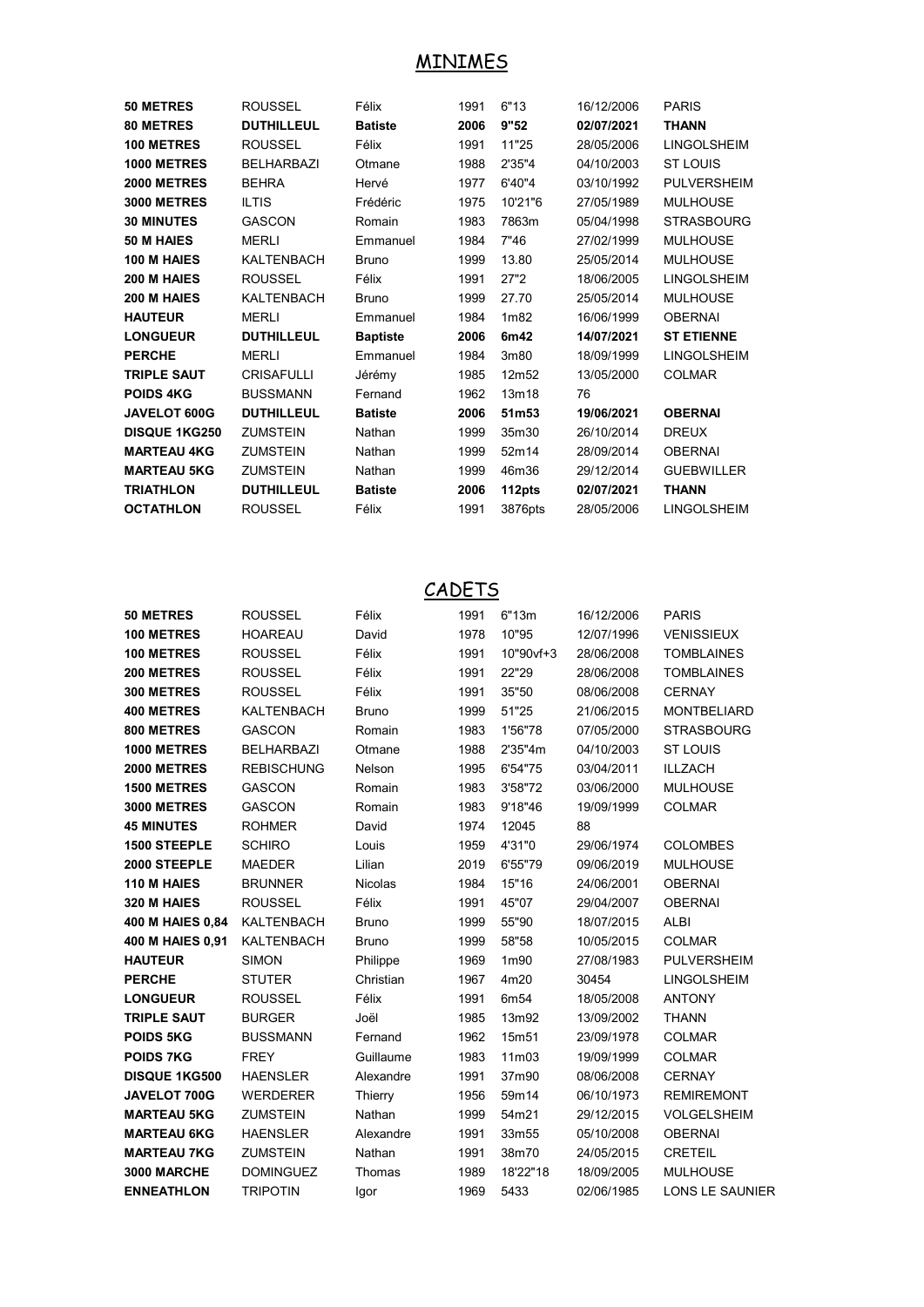**JUNIORS** 

| 50 METRES            | <b>ROUSSEL</b>    | Félix        | 1991 | 6"03                            | 14/02/2009 | <b>PARIS</b>       |
|----------------------|-------------------|--------------|------|---------------------------------|------------|--------------------|
| 100 METRES           | <b>ROUSSEL</b>    | Félix        | 1991 | 10"67                           | 04/07/2010 | LA CHAUX DE FOND   |
| 200 METRES           | <b>HOAREAU</b>    | David        | 1978 | 22"10                           | 07/06/1998 | <b>COLMAR</b>      |
| 300 METRES           | <b>KALTENBACH</b> | <b>Bruno</b> | 1999 | 34"84                           | 25/05/2017 | <b>MULHOUSE</b>    |
| <b>400 METRES</b>    | <b>HOAREAU</b>    | David        | 1978 | 48"86                           | 12/07/1998 | <b>DREUX</b>       |
| 800 METRES           | <b>GASCON</b>     | Romain       | 1983 | 1'56"78c                        | 07/05/2000 | <b>STRASBOURG</b>  |
| 1000 METRES          | <b>WELKER</b>     | François     | 1954 | 2'35"2                          | 04/10/1973 | <b>BIESHEIM</b>    |
| <b>1500 METRES</b>   | <b>GASCON</b>     | Romain       | 1983 | 3'58"72c                        | 03/06/2000 | <b>MULHOUSE</b>    |
| <b>3000 METRES</b>   | <b>WELKER</b>     | François     | 1954 | 8'57"6                          | 27/08/1973 | <b>BIESHEIM</b>    |
| <b>5000 METRES</b>   | <b>WELKER</b>     | François     | 1954 | 15'46"4                         | 27/10/1973 | <b>LINGOLSHEIM</b> |
| <b>HEURE</b>         | JENN              | Eric         | 1969 | 15609m                          | 88         |                    |
| 110 M HAIES          | <b>WEBER</b>      | Philippe     | 1962 | 15"7                            | 14/05/1980 | <b>STRASBOURG</b>  |
| 400 M HAIES          | <b>KALTENBACH</b> | <b>Bruno</b> | 1999 | 54"94                           | 10/06/2017 | <b>COLMAR</b>      |
| 3000 STEEPLE         | <b>REBISCHUNG</b> | William      | 1992 | 10'43"76                        | 23/05/2010 | <b>COULAINES</b>   |
| <b>HAUTEUR</b>       | <b>SIMON</b>      | Philippe     | 1969 | 2m <sub>00</sub>                | 04/10/1984 | <b>MULHOUSE</b>    |
| <b>PERCHE</b>        | <b>WALLIANG</b>   | Daniel       | 1959 | 4m30                            | 03/06/1978 | <b>NANCY</b>       |
| <b>TRIPLE SAUT</b>   | <b>BURGER</b>     | Joël         | 1985 | 13 <sub>m</sub> 92 <sub>c</sub> | 13/09/2002 | <b>THANN</b>       |
| <b>LONGUEUR</b>      | <b>ROUSSEL</b>    | Félix        | 1991 | 6m77                            | 17/05/2009 | <b>BORDEAUX</b>    |
| <b>LONGUEUR</b>      | <b>DECK</b>       | Christian    | 1956 | 6m77                            | 76         |                    |
| <b>POIDS 6KG</b>     | <b>TRIPOTIN</b>   | Igor         | 1969 | 13m89                           | 12/06/1988 | <b>HAGUENAU</b>    |
| <b>POIDS 7KG</b>     | <b>FESSLER</b>    | Gabriel      | 1958 | 12m20                           | 69         |                    |
| JAVELOT 800G         | <b>CRISAFULLI</b> | Ludovic      | 1994 | 52m49                           | 20/07/2012 | <b>LENS</b>        |
| <b>MARTEAU 6KG</b>   | <b>ZUMSTEIN</b>   | Nathan       | 1999 | 47m53                           | 18/06/2017 | <b>MULHOUSE</b>    |
| <b>MARTEAU 7KG</b>   | <b>DIET</b>       | Philippe     | 1955 | 46m18                           | 11/07/1973 | <b>PULVERSHEIM</b> |
| <b>DISQUE 1KG760</b> | <b>TRIPOTIN</b>   | Igor         | 1969 | 36m18                           | 87         |                    |
| <b>DECATHLON</b>     | <b>TRIPOTIN</b>   | Igor         | 1969 | 6345                            | 15/08/1988 | <b>PULVERSHEIM</b> |
|                      |                   |              |      |                                 |            |                    |

**ESPOIRS** 

| <b>50 METRES</b>   | <b>ROUSSEL</b>    | Félix        | 1991 | 6"03j     | 14/02/2009 | <b>PARIS</b>       |
|--------------------|-------------------|--------------|------|-----------|------------|--------------------|
| <b>100 METRES</b>  | <b>ROUSSEL</b>    | Félix        | 1991 | 10"47     | 14/07/2012 | <b>REIMS</b>       |
| 200 METRES         | <b>ROUSSEL</b>    | Félix        | 1991 | 21"84     | 09/06/2013 | <b>ST LOUIS</b>    |
| 300 METRES         | <b>ROUSSEL</b>    | Félix        | 1991 | 35"50c    | 08/06/2008 | <b>CERNAY</b>      |
| <b>400 METRES</b>  | <b>HOAREAU</b>    | David        | 1978 | 48"67     | 13/06/1999 | <b>COLMAR</b>      |
| 800 METRES         | <b>TOURNIER</b>   | Martial      | 1976 | 1'54"86   | 29/06/1997 | <b>MULHOUSE</b>    |
| 1000 METRES        | <b>GASCON</b>     | Romain       | 1983 | 2'30"7    | 04/10/2003 | <b>ST LOUIS</b>    |
| <b>1500 METRES</b> | <b>BEGHOUL</b>    | Yemine       | 1978 | 3'55"71   | 26/05/1999 | <b>ST MAUR</b>     |
| <b>3000 METRES</b> | <b>BEGHOUL</b>    | Yemine       | 1978 | 8'23"4    | 19/05/1999 | <b>ST MAUR</b>     |
| <b>5000 METRES</b> | <b>WELKER</b>     | François     | 1954 | 15'46"4   | 27/10/1973 | <b>LINGOLSHEIM</b> |
| <b>HEURE</b>       | <b>JENN</b>       | Eric         | 1968 | 15609m    | 88         |                    |
| 110 M HAIES        | <b>WEBER</b>      | Philippe     | 1962 | 15"7      | 14/05/1980 | <b>STRASBOURG</b>  |
| <b>400 M HAIES</b> | <b>KALTENBACH</b> | <b>Bruno</b> | 1999 | 54"94j    | 10/06/2017 | <b>COLMAR</b>      |
| 3000 STEEPLE       | <b>REBISCHUNG</b> | William      | 1992 | 10'43"76i | 23/05/2010 | <b>COULAINES</b>   |
| <b>HAUTEUR</b>     | <b>SIMON</b>      | Philippe     | 1969 | 2m00i     | 04/10/1984 | <b>MULHOUSE</b>    |
| <b>PERCHE</b>      | <b>DANTZER</b>    | Michel       | 1967 | 4m50      | 31/05/1989 | <b>SAINT LOUIS</b> |
| <b>TRIPLE SAUT</b> | <b>BURGER</b>     | Joël         | 1985 | 13m92c    | 13/09/2002 | <b>THANN</b>       |
| <b>LONGUEUR</b>    | <b>ROUSSEL</b>    | Félix        | 1991 | 6m77i     | 17/05/2009 | <b>BORDEAUX</b>    |
|                    | <b>DECK</b>       | Christian    | 1956 | 6m77      | 76J        |                    |
| <b>POIDS 7KG</b>   | <b>FESSLER</b>    | Gabriel      | 1958 | 12m20j    | 69J        |                    |
| JAVELOT 800G       | <b>CRISAFULLI</b> | Ludovic      | 1994 | 52m49j    | 20/07/2012 | <b>LENS</b>        |
| <b>MARTEAU 7KG</b> | <b>DIET</b>       | Philippe     | 1955 | 46m18j    | 11/07/1973 | <b>PULVERSHEIM</b> |
| <b>DISQUE 2KG</b>  | <b>TRIPOTIN</b>   | Igor         | 1969 | 37m94     | 17/06/1989 | <b>MONTPELLIER</b> |
| <b>DECATHLON</b>   | <b>TRIPOTIN</b>   | lgor         | 1969 | 6649pts   | 17/06/1989 | <b>MONTPELLIER</b> |
|                    |                   |              |      |           |            |                    |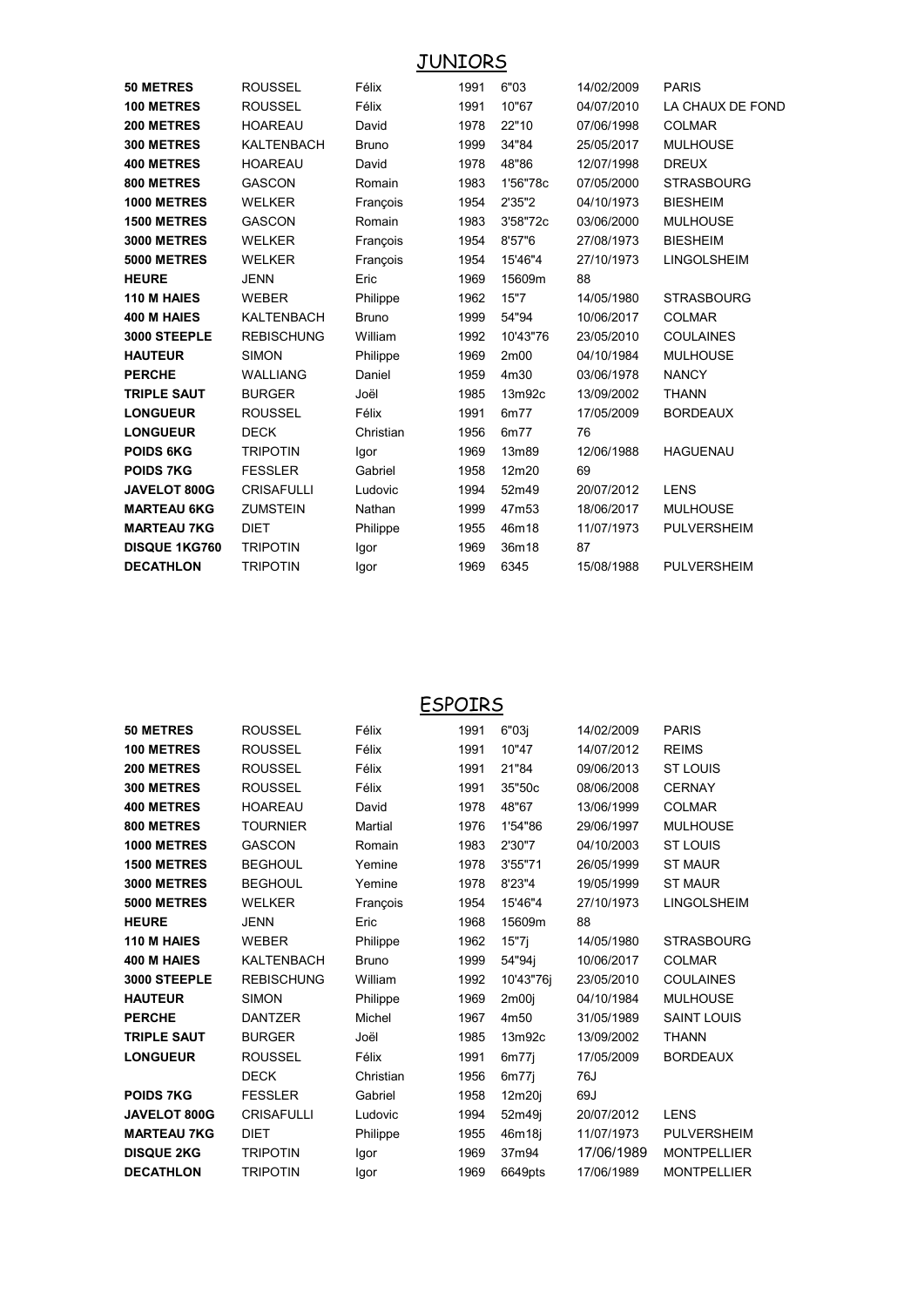|                                            | <b>SENIORS</b>                      |                     |              |                       |                          |                              |  |  |
|--------------------------------------------|-------------------------------------|---------------------|--------------|-----------------------|--------------------------|------------------------------|--|--|
| <b>50 METRES</b>                           | <b>ROUSSEL</b>                      | Félix               | 1991         | 6"03j                 | 14/02/2009               | <b>PARIS</b>                 |  |  |
| 100 METRES                                 | <b>ROUSSEL</b>                      | Félix               | 1991         | 10"47e                | 14/07/2012               | <b>REIMS</b>                 |  |  |
| 200 METRES                                 | <b>ROUSSEL</b>                      | Félix               | 1991         | 21"84e                | 09/06/2013               | <b>ST LOUIS</b>              |  |  |
| 300 METRES                                 | <b>ROUSSEL</b>                      | Félix               | 1991         | 35"50c                | 08/06/2008               | <b>CERNAY</b>                |  |  |
| <b>400 METRES</b>                          | <b>HOAREAU</b>                      | David               | 1978         | 48"67                 | 13/06/1999               | <b>COLMAR</b>                |  |  |
| 800 METRES                                 | <b>BELHARBAZI</b>                   | Otmane              | 1988         | 1'51"16               | 19/05/2013               | <b>MULHOUSE</b>              |  |  |
| 1000 METRES                                | <b>BELHARBAZI</b>                   | Otmane              | 1988         | 2'22"0                | 25/06/2013               | <b>ALTKIRCH</b>              |  |  |
| <b>1500 METRES</b>                         | <b>BELHARBAZI</b>                   | Otmane              | 1988         | 3'35"93               | 06/07/2013               | OORDEGEM (BEL)               |  |  |
| <b>2000 METRES</b>                         | <b>KLEIN</b>                        | Theodore            | 1994         | 5'36"83               | 26/04/2019               | <b>LONGEVILLE</b>            |  |  |
| <b>3000 METRES</b>                         | <b>KLEIN</b>                        | <b>Théodore</b>     | 1994         | 8'16"83               | 01/07/2020               | <b>RIEHEN (SUI)</b>          |  |  |
| <b>5000 METRES</b>                         | <b>KLEIN</b>                        | <b>Théodore</b>     | 1994         | 14'08"15              | 16/06/2020               | <b>WETZIKON (SUI)</b>        |  |  |
| <b>HEURE</b>                               | <b>NICOLAS</b>                      | J.Luc               | 1956         | 17999m                | 13/04/1975               | <b>COLMAR</b>                |  |  |
| <b>10000 METRES</b>                        | <b>NICOLAS</b>                      | J.Luc               | 1956         | 32'08"9               | 31/05/1975               | <b>COLMAR</b>                |  |  |
| <b>20000 METRES</b>                        | <b>NICOLAS</b>                      | J.Luc               | 1956         | 67'03"4               | 13/04/1975               | <b>COLMAR</b>                |  |  |
| 110 M HAIES                                | <b>PLAWCZYK</b>                     | Marc                | 1946         | 14"7                  | 77                       |                              |  |  |
| 400 M HAIES                                | KALTENBACH                          | <b>Bruno</b>        | 1999         | 54"94j                | 10/06/2017               | <b>COLMAR</b>                |  |  |
| 3000 STEEPLE                               | <b>BEGHOUL</b>                      | Yemine              | 1978         | 9'45"73               | 08/05/2005               | <b>REMIREMONT</b>            |  |  |
| <b>HAUTEUR</b>                             | <b>SIMON</b>                        | Philippe            | 1969         | 2m00i                 | 04/10/1984               | <b>MULHOUSE</b>              |  |  |
| <b>PERCHE</b><br><b>TRIPLE SAUT</b>        | <b>PLAWCZYK</b><br><b>WEISS</b>     | Marc<br>Pierrot     | 1946<br>1947 | 4m80<br>14m03         | 02/07/1977<br>31/05/1969 | VITTEL<br><b>PULVERSHEIM</b> |  |  |
| <b>LONGUEUR</b>                            | <b>ROUSSEL</b>                      | Félix               | 1991         | 6m77j                 | 17/05/2009               | <b>BORDEAUX</b>              |  |  |
| <b>LONGUEUR</b>                            | DECK                                | Christian           | 1956         | 6m77j                 | 76J                      |                              |  |  |
| <b>POIDS 7KG</b>                           | <b>WERLING</b>                      | Christian           | 1948         | 13m68                 | 76                       |                              |  |  |
| <b>JAVELOT 800G</b>                        | <b>WERDERER</b>                     | Thierry             | 1956         | 57m88                 | 27/09/1987               | LÖRRACH                      |  |  |
| <b>MARTEAU 7KG</b>                         | DIET                                | Philippe            | 1955         | 46m18j                | 11/07/1973               | <b>PULVERSHEIM</b>           |  |  |
| <b>DISQUE 2KG</b>                          | <b>RUCH</b>                         | Pierrot             | 1956         | 39m46                 | 06/07/1985               | THANN                        |  |  |
| <b>DECATHLON</b>                           | <b>TRIPOTIN</b>                     | Igor                | 1969         | 6649e                 | 17/06/1989               | <b>MONTPELLIER</b>           |  |  |
| 5000 MARCHE                                | <b>BAUMLIN</b>                      | Dominique           | 1969         | 28'14"35v             | 11/09/2011               | OSTRINGEN                    |  |  |
|                                            |                                     |                     |              |                       |                          |                              |  |  |
|                                            |                                     | <b>VETERANS</b>     |              |                       |                          |                              |  |  |
| <b>100 METRES</b>                          | ROUSSEL                             | J.Philippe          | 1963         | 11"31                 | 11/06/2006               | <b>REMIREMONT</b>            |  |  |
| 200 METRES                                 | <b>ROUSSEL</b>                      | J.Philippe          | 1963         | 23"44                 | 10/06/2007               | <b>BONDOUFLE</b>             |  |  |
| <b>300 METRES</b>                          | <b>ROUSSEL</b>                      | J.Philippe          | 1963         | 37"91                 | 01/06/2007               | <b>COLMAR</b>                |  |  |
| <b>400 METRES</b>                          | <b>ROUSSEL</b>                      | J.Philippe          | 1963         | 52"08                 | 04/05/2008               | <b>REMIREMONT</b>            |  |  |
| 800 METRES                                 | BAUMLIN                             | Dominique           | 1969         | 2'07"52               | 05/06/2011               | ST LOUIS                     |  |  |
| 1000 METRES                                | <b>REBISCHUNG</b>                   | Claude              | 1964         | 2'40"1                | 20/04/2007               | <b>BREISACH</b>              |  |  |
| <b>1500 METRES</b>                         | <b>REBISCHUNG</b>                   | Claude              | 1964         | 4'11"41               | 16/05/2010               | <b>ST LOUIS</b>              |  |  |
| <b>3000 METRES</b>                         | <b>REBISCHUNG</b>                   | Claude              | 1964         | 9'01"43               | 25/06/2010               | <b>COLMAR</b>                |  |  |
| <b>5000 METRES</b>                         | <b>REBISCHUNG</b>                   | Claude              | 1964         | 15'49"85              | 27/06/2009               | <b>MULHOUSE</b>              |  |  |
| <b>10000 METRES</b><br><b>20000 METRES</b> | <b>BAUMLIN</b><br><b>PARMENTIER</b> | Dominique<br>Michel | 1969<br>1944 | 35'31"02<br>1h18'35"4 | 23/04/2010<br>84         | BREISACH                     |  |  |
| <b>HEURE</b>                               | <b>FUCHS</b>                        | Pierre              | 1956         | 16202m                | 28/03/1997               | ILLZACH                      |  |  |
| 110 M HAIES                                | ROUSSEL                             | J.Philippe          | 1963         | 19"53                 | 03/06/2007               | LINGOLSHEIM                  |  |  |
| 400 M HAIES                                | ROUSSEL                             | J.Philippe          | 1963         | 62"74                 | 06/05/2007               | METZ                         |  |  |
| 3000 M STEEPLE                             | <b>REBISCHUNG</b>                   | Claude              | 1964         | 10'03"79              | 09/05/2010               | <b>BESANCON</b>              |  |  |
| 3000 MARCHE                                | SCHNEBELEN                          | Laurent             | 1959         | 21'59"4               | 31/08/2005               | <b>BIESHEIM</b>              |  |  |
| 5000 MARCHE                                | <b>BAUMLIN</b>                      | Dominique           | 1969         | 28'14"35              | 11/09/2011               | <b>OSTRINGEN</b>             |  |  |
| <b>LONGUEUR</b>                            | ROUSSEL                             | J.Philippe          | 1963         | 6m01                  | 23/04/2006               | <b>CHENOVE</b>               |  |  |
| <b>PERCHE</b>                              | WALLIANG                            | Daniel              | 1959         | 4m00                  | 08/05/2005               | <b>REMIREMONT</b>            |  |  |
| <b>HAUTEUR</b>                             | WALLIANG                            | Daniel              | 1959         | 1m64                  | 28/05/2006               | LINGOLSHEIM                  |  |  |
|                                            | ROUSSEL                             | J.Philippe          | 1963         | 1m64                  | 28/05/2006               | LINGOLSHEIM                  |  |  |
| <b>TRIPLE SAUT</b>                         | DANTZER                             | Michel              | 1967         | 10m06                 | 05/04/2014               | ILLZACH                      |  |  |
| <b>DISQUE 1kg</b>                          | <b>SAVIO</b>                        | J.Jacques           | 1955         | 26m65                 | 10/06/2018               | <b>STRASBOURG</b>            |  |  |
| <b>DISQUE 2KG</b>                          | <b>RUCH</b>                         | Pierrot             | 1956         | 36m84                 | 01/05/1991               | <b>THANN</b>                 |  |  |
| <b>POIDS 5KG</b>                           | SAVIO                               | J.Jacques           | 1955         | 10m91                 | 13/06/2015               | <b>OBERNAI</b>               |  |  |
| <b>POIDS 7KG</b>                           | <b>TRIPOTIN</b>                     | Serge               | 1937         | 11m18                 | 81                       |                              |  |  |
| JAVELOT 600G                               | SAVIO                               | J.Jacques           | 1955         | 25m94                 | 04/06/2017               | PULVERSHEIM                  |  |  |
| JAVELOT 800G                               | <b>WERDERER</b>                     | Thierry             | 1956         | 45m26                 | 29/05/2005               | COLMAR                       |  |  |
| <b>MARTEAU 7KG</b>                         | <b>BELLICINI</b>                    | J.Marie             | 1951         | 25m22                 | 05/05/1996               | <b>MULHOUSE</b>              |  |  |

**DECATHLON** 

**ROUSSEL** 

J.Philippe

1963 4573pts

03/06/2007

**LINGOLSHEIM**